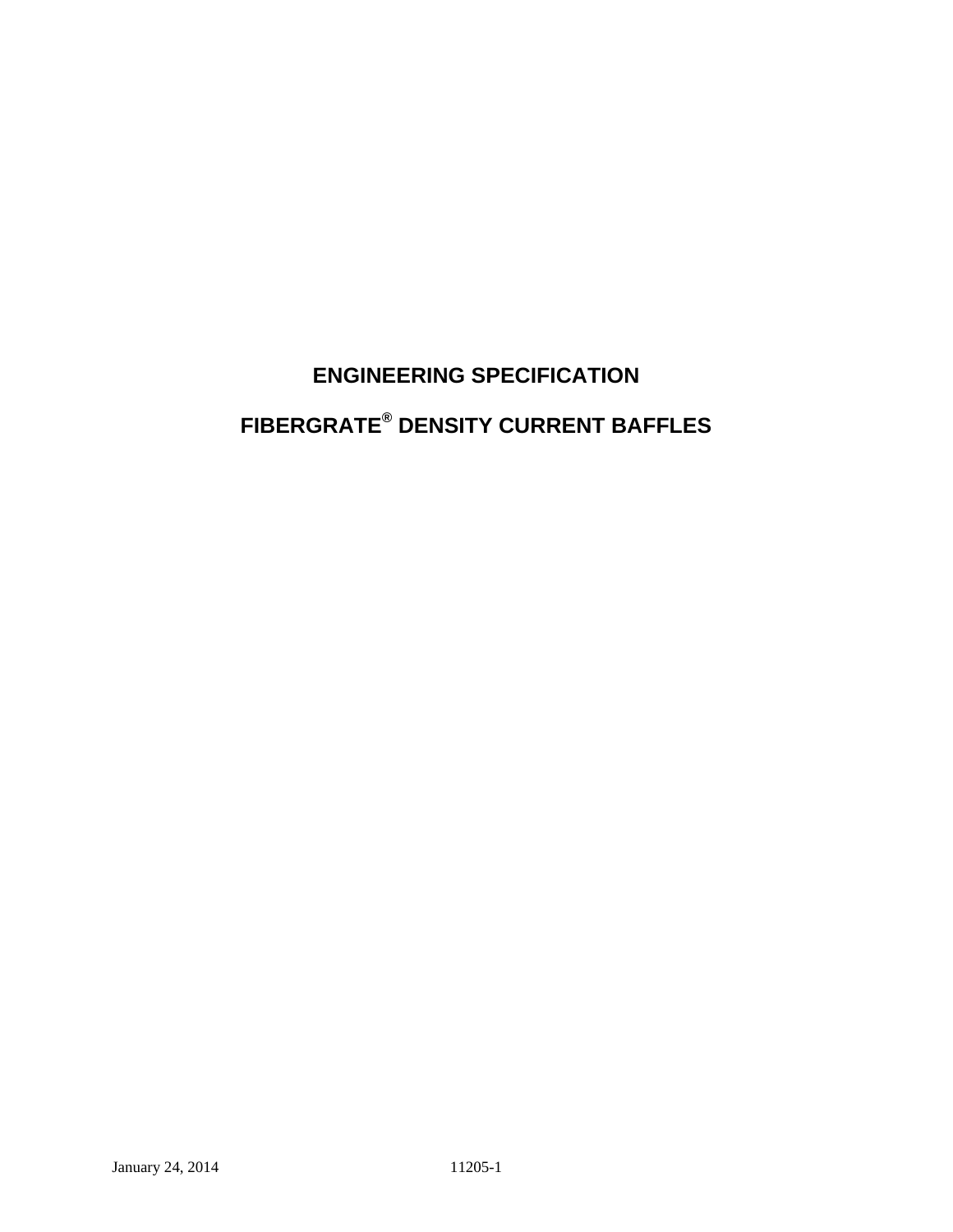## SECTION 11205

## FIBERGLASS REINFORCED PLASTIC DENSITY CURRENT BAFFLES

## PART 1 - GENERAL

## 1.1 SCOPE OF WORK

A. The CONTRACTOR shall furnish, and install fiberglass reinforced plastic (FRP) Density Current Baffles with all appurtenances, accessories and incidentals necessary to produce a complete, operable and serviceable installation as shown on the Contract Drawings and as specified herein, and in accordance with the requirements of the Contract Documents.

## 1.2 REFERENCES

A. The publications listed below (latest revision applicable) form a part of this specification to the extent referenced herein. The publications are referred to within the text by the designation only.

AMERICAN SOCIETY FOR TESTING AND MATERIALS (ASTM) Test Methods:

ASTM D 638 Tensile Properties of Plastics

ASTM D 790 Flexural Properties of Unreinforced and Reinforced Plastics and Electrical Insulating Materials

ASTM D 2583 Indentation Hardness of Rigid Plastics by Means of a Barcol Impressor

ASTM D 256 Pendulum Impact Resistance of Notched Specimens of Plastics

ASTM D 570 Water Absorption of Plastics

## 1.3 CONTRACTOR SUBMITTALS

- A. The CONTRACTOR shall furnish shop drawings of the density current baffles and accessories in accordance with the provisions of this Section.
- B. The CONTRACTOR shall furnish manufacturer's shop drawings clearly showing material sizes, types, styles, part or catalog numbers, complete details for the fabrication and erection of components including, but not limited to, location, lengths, type and sizes of fasteners, and connection details.
- C. The CONTRACTOR shall submit the manufacturer's published literature, structural properties data, corrosion resistance tables, certificates of compliance, test reports as applicable, concrete anchor systems and their allowable load tables, and design calculations for systems not sized or designed in the contract documents.
- D. The CONTRACTOR may be requested to submit sample pieces of each item specified herein for acceptance by the ENGINEER as to quality and color. Sample pieces shall be manufactured by the method to be used in the WORK.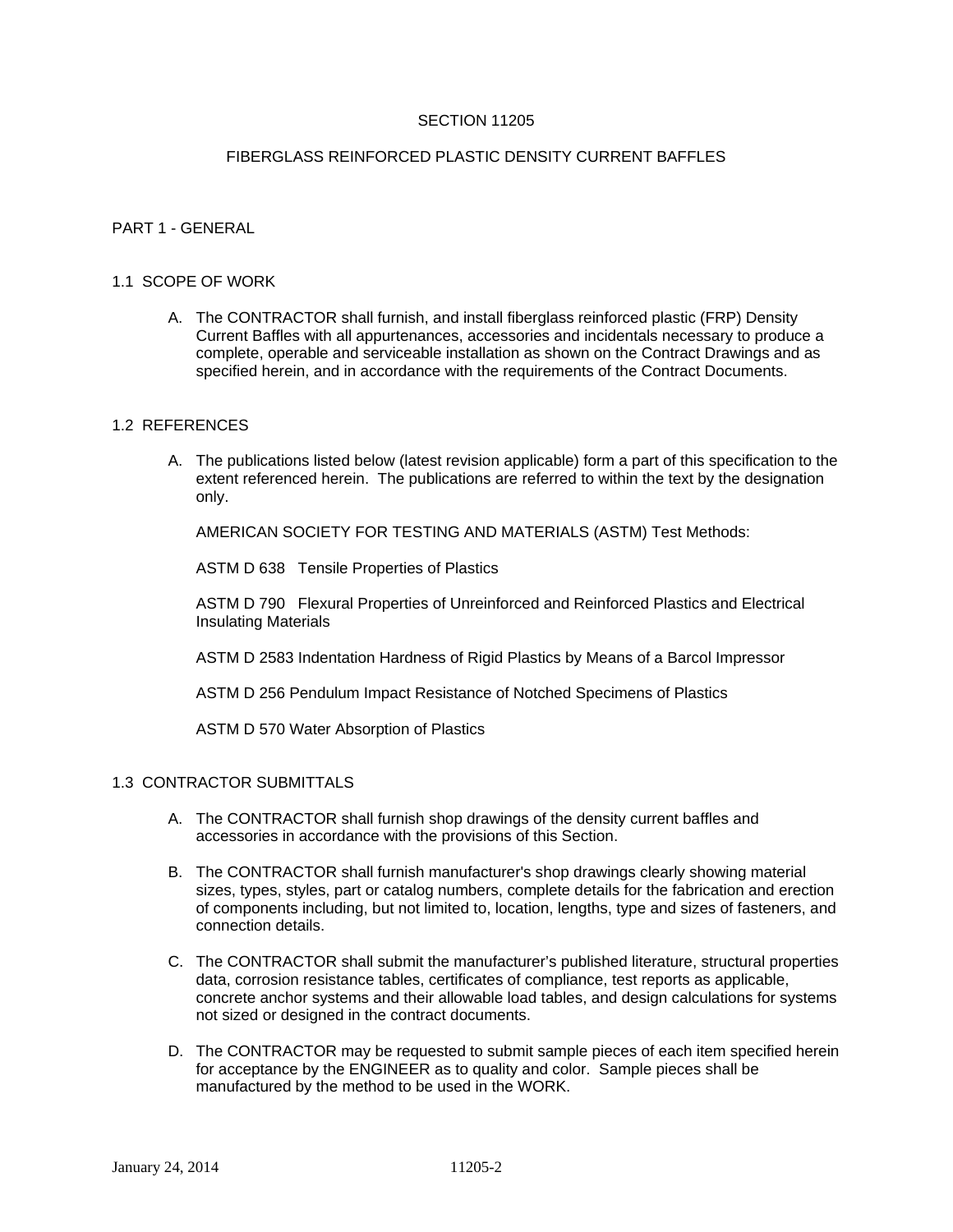## 1.4 QUALITY ASSURANCE

- A. All items to be provided under this Section shall be furnished only by manufacturers having a minimum of ten (10) years experience in the design and manufacture fiberglass reinforced plastic systems.
- B. Manufacturer shall offer a 3 year limited warranty on all FRP products against defects in materials and workmanship.
- C. Manufacturer shall be certified to the ISO 9001-2008 standard.

## 1.5 PRODUCT DELIVERY AND STORAGE

- A. Delivery of Materials: Manufactured materials shall be delivered in original, unbroken pallets, packages, containers, or bundles bearing the label of the manufacturer.
- B. Storage of Products: All materials shall be carefully handled to prevent them from abrasion, cracking, chipping, twisting, other deformations, and other types of damage. Adhesives, resins and their catalysts are to be stored in dry indoor storage facilities between 70 and 85 degrees Fahrenheit (21 to 29 degrees Celsius) until they are required.

# PART 2 - PRODUCTS

## 2.1 MANUFACTURER

A. Density Current Baffles shall be Fibergrate**®** as manufactured by

## **Fibergrate Composite Structures Inc.**

5151 Belt Line Road, Suite 1212 Dallas, Texas 75254-7028 USA (800) 527-4043 Phone (972) 250-1530 Fax

Website: www.fibergrate.com E-mail: info@fibergrate.com

## 2.2 GENERAL

- A. All FRP items furnished under this Section shall be composed of fiberglass reinforcement and resin in qualities, quantities, properties, arrangements and dimensions as necessary to meet the design requirements as specified in the Contract Documents.
- B. Fiberglass reinforcement shall consist of alternating layers of chopped strand mat and woven roving in sufficient quantities as needed by the application and/or physical properties required.
- C. A resin rich layer 0.01" 0.02" in thickness, reinforced with a Type C surface veil shall be included on the outer surface of the density current baffle.
- D. All finished surfaces of FRP items and fabrications shall be smooth, resin-rich, free of voids and without dry spots, cracks, crazes or unreinforced areas. All glass fibers shall be well covered with resin to protect against their exposure due to wear or weathering.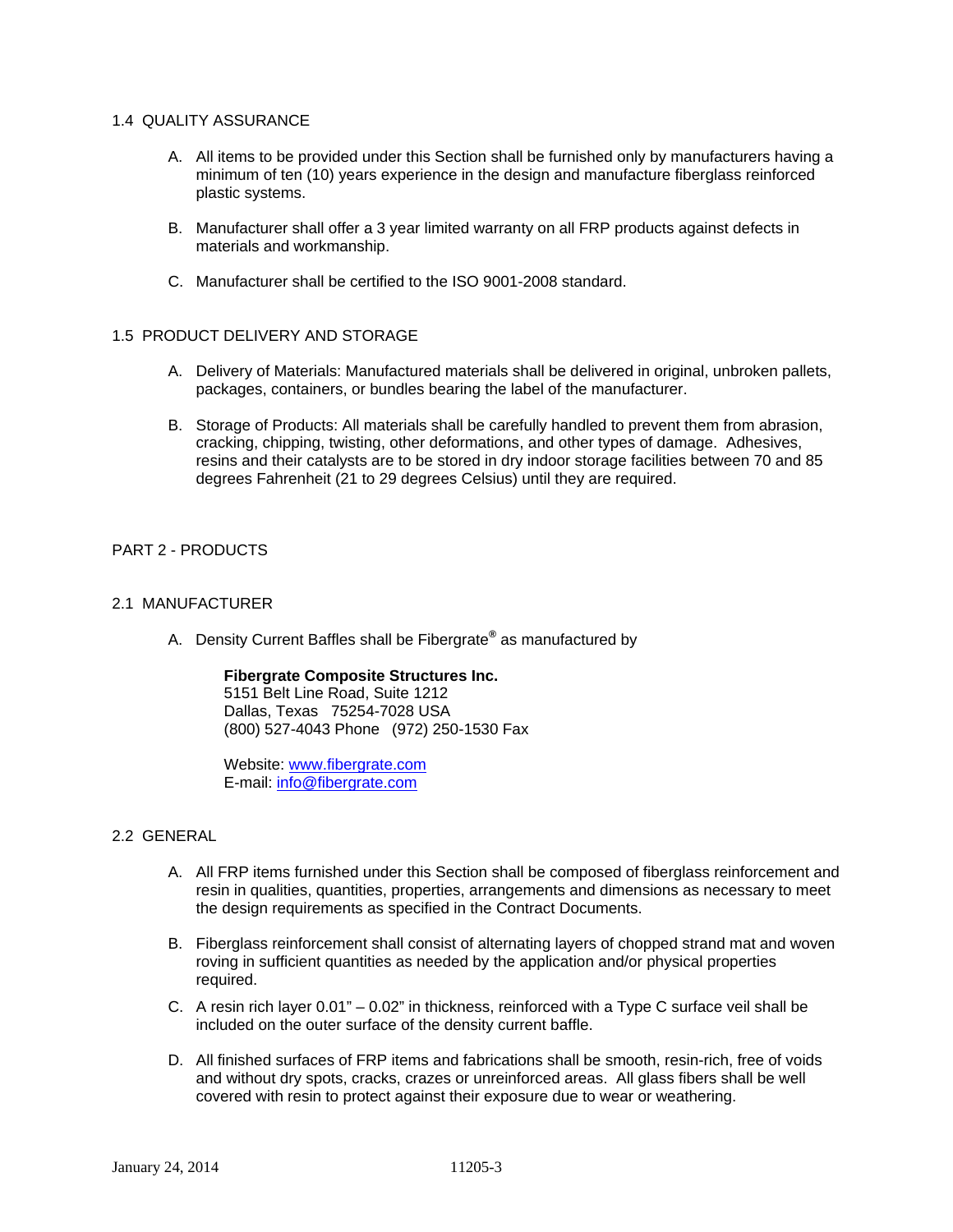E. All bolts and concrete anchors shall be manufactured of AISI 316 stainless steel.

## 2.3 DENSITY CURRENT BAFFLES

- A. Manufacture: Density Current Baffles and their support brackets shall be manufactured using an open molding process. After molding, no dry glass fibers shall be visible on any surface.
- B. Baffle panels should not exceed a maximum of 10'-0" in length.
- C. Baffle panel nominal thickness is to be  $\frac{1}{4}$ " ±1/16".
- D. Baffle panels shall include an integrally molded, 6" wide, upper flange to be used for attachment of the Density Current Baffle to the tank walls. This flange will contain factory drilled, 7/16" diameter holes at a spacing not to exceed 2'-0" for installation of 3/8" diameter anchor bolts.
- E. For venting gasses, factory drilled, 1 inch diameter holes shall be located along the upper perimeter of the sloped portion of the baffle panels at a spacing not to exceed 4'-0" on center.
- F. The baffle panel will slope 45 degrees downward from the tank wall to a width as specified in the contract documents. The baffle panels will include an integrally molded 3" lower flange to insure rigidity of the finished system.
- G. The baffle panels will also be supported by triangular, flanged brackets molded to the same thickness using and the same reinforcement and resin system as the baffle panels. There are to be two brackets per baffle panel installed no more than 2'-6" from each end of the panel. These will be secured to the baffle panel using 3/8" diameter 316 stainless steel bolts and to the walls of the tank using 3/8" dia. 316 stainless steel anchor bolts.
- H. Side abutments of the baffle panels to be spliced together using a 6" wide splice plate molded to the same thickness and using the same reinforcement and resin system as the baffle panels. These will be secured to the baffle panel using 3/8" diameter 316 stainless steel bolts. The splice plates will be factory drilled and the baffle panels are to be match drilled in the field for installation of these bolts.
- I. Color to be blue green.
- J. All cut edges and drilled holes are to be sealed following the manufacturers recommended procedures.
- K. Resin system: The resin system used in the manufacture of the Density Current Baffle shall be a general purpose thermosetting polyester suitable for use in submerged wastewater treatment applications. The resin should also contain UV stabilizers to reduce damage from UV light.
- L. Substitutions: Other products of equal strength, stiffness, corrosion resistance and overall quality may be submitted with the proper supporting data to the engineer for approval.